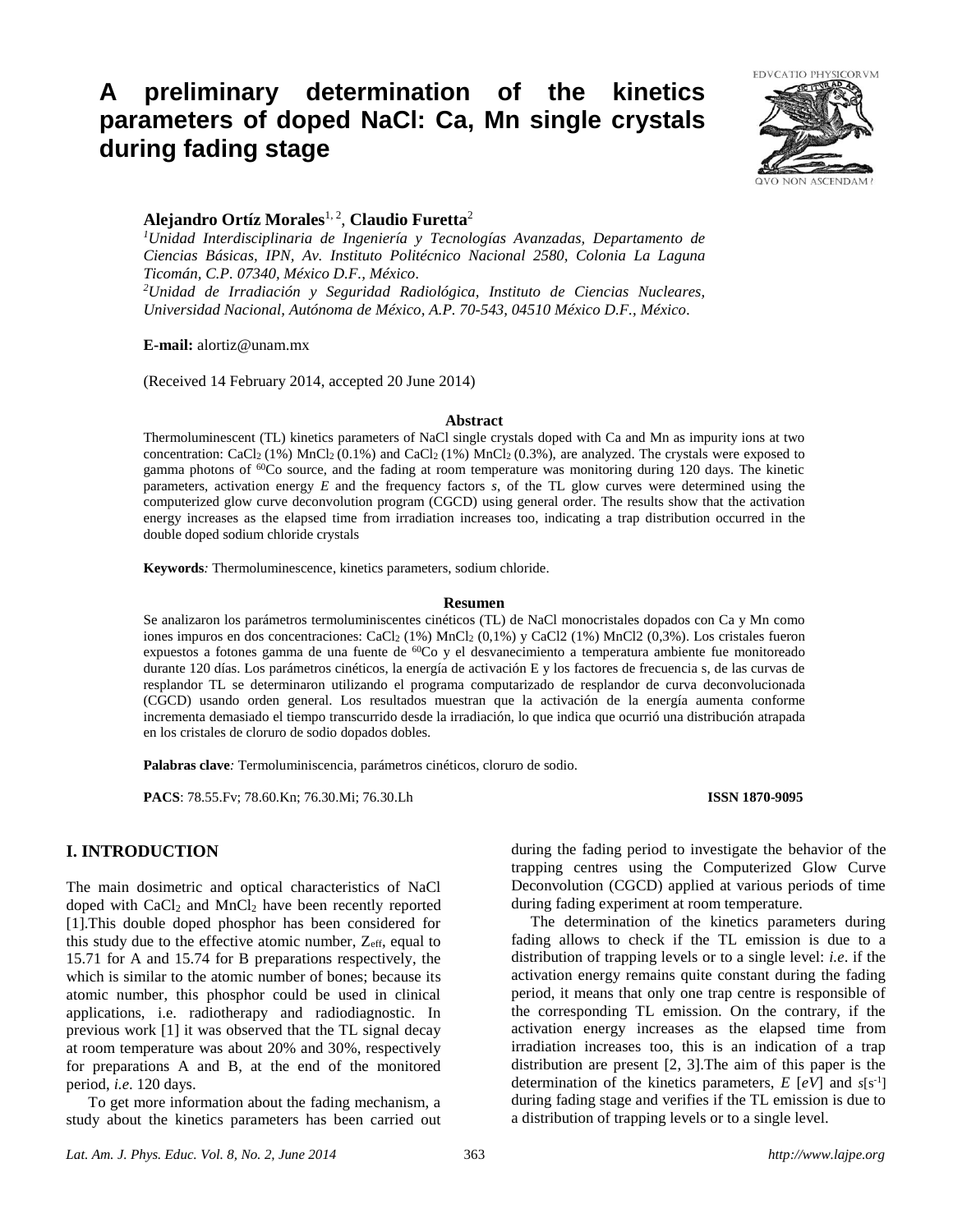#### *Alejandro Ortíz Morales y Claudio Furetta* **II. MATERIALS AND METHODS**

Single crystals of NaCl, double doped with calcium (1%) and manganese in different concentrations (0.1% and 0.3%), were growth using the Czochralsky method at the Crystal Growth Laboratory of the Physics Institute of UNAM. Two different double doped preparations for NaCl single crystals were obtained:  $CaCl<sub>2</sub>(1%)MnCl<sub>2</sub>(0.1%)$  and  $CaCl<sub>2</sub>(1%)MnCl<sub>2</sub>(0.3%)$ , indicated in this paper as preparations A and B, respectively. The final concentrations in each preparation were determined by atomic absorption spectrophotometry.

 The obtained samples were totally transparent, having size dimensions of about 4x4x0.3 mm. The composition of the co-doped NaCl samples is given in Table I. In the same table are also given the values of the effective atomic number  $(Z_{\text{eff}})$ . Before irradiation the samples were annealed at 770 K during 1 hour. After cooling down to room temperature (RT) the samples, inserted in black bags to avoid any light effect, were irradiated to a test dose of 5 Gy at,  $t=0$ , 30, 60 and 120 days.

The samples were exposed to gamma photons from  ${}^{60}Co$ of a Gammacell 200 irradiator with a dose rate of 0.66 Gy/min. All the samples were read out in only one session at the end of the experimental period. The TL reader system was a Harshaw TLD model 3500; a constant heating rate of 2 °C/sec was used and nitrogen gas was allowed to flux into the reading chamber during the read out to eliminate any spurious signals. The TL emission was integrated from room temperature (25°C) up to 400°C.

**TABLE I**. Composition of the co-doped NaCl samples and atomic effective number (Zeff).

| Dopants       | Sample A  | Sample B    |
|---------------|-----------|-------------|
| Na[ppm]       | 3.88 E-01 | 3.87 E-01   |
| Cl[ppm]       | 6.07 E-01 | $6.07 E-01$ |
| Ca[ppm]       | 3.60 E-03 | 3.60 E-03   |
| Mn[ppm]       | 4.30 E-04 | 1.30 E-04   |
| $Z_{\rm eff}$ | 15.71     | 15.73       |



*Lat. Am. J. Phys. Educ. Vol. 8, No. 2, June 2014* 364 *http://www.lajpe.org* **FIGURE 1.** Glow curves of fading from NaCl, a) preparation A, and b) preparation B, the inset shows for both curves the fading

of signal TL as a function of time.

 The glow curves for sodium chloride crystals double doped are shown in Figure I  $(a,b)$ ; the reference glow curves for each preparation have been obtained immediately after irradiation ( $t = 0$  days). The TL glow curves for both preparations are roughly similar. The glow curve of preparation A shows two well resolved peaks, at 459 K and 509 K respectively. On the ascending part of the first peak a small shoulder appears at about 399 K. On the descending tail of the second peak a shoulder appears at about 615 K.

 The glow curve of preparation B is quite similar to the previous one: the first peak appears at 455 K and the second at 505 K. As before, two shoulders appear in the low and high temperature regions. In both cases the first peak is always much higher than the second one.

 The kinetic parameters, *i.e*., the activation energy (*E*) of the traps involved in TL emission, the order of the kinetics (*b*) and the frequency factor (s) have been obtained using the Computerized Glow Curve Deconvolution (CGCD) program. The algorithm of the deconvolution program is based on the generalized-order kinetics equation (1) [4, 5].

$$
I(T) = I_M(b)^{\frac{b}{b-1}} \exp\left(\frac{E}{kT} \frac{T - T_M}{T_M}\right) \left[ (b-1)(1-\Delta) \frac{T^2}{T_M^2} \exp\left(\frac{E}{kT} \frac{T - T_M}{T_M}\right) + Z_M \right]^{\frac{-b}{b-1}} (1)
$$

Where  $I_M$  and  $T_M$  are the TL peak maximum intensity and peak maximum temperature, respectively,  $E(eV)$  the activation energy, *b* the kinetic order, and

$$
\Delta_M = \frac{2kT_M}{E}, \ \Delta = \frac{2kT}{E} \text{ and } Z_M = 1 + (b-1)\Delta_M,
$$

with the pre-exponential factor given by



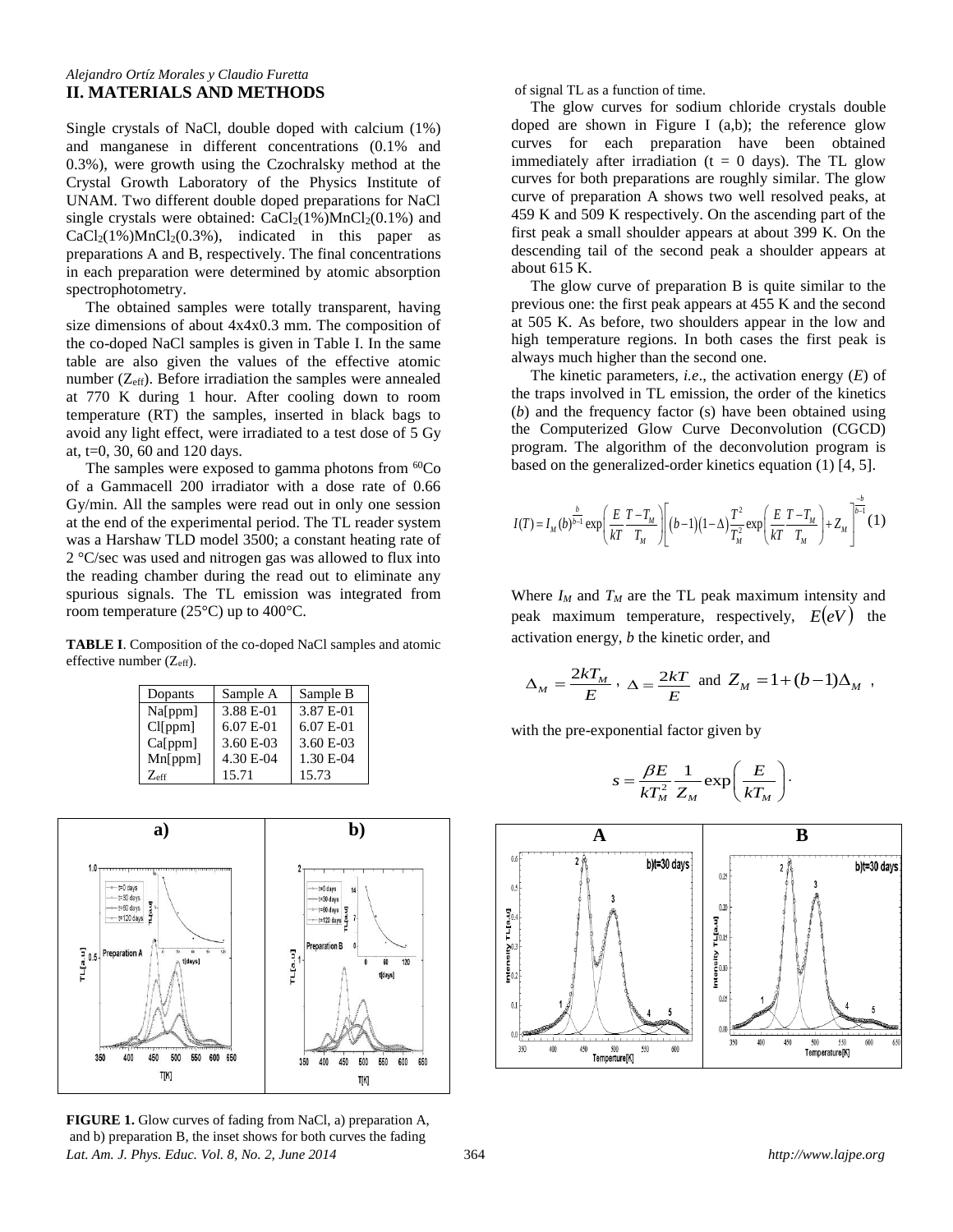

**FIGURE II**. Deconvolution of glow curves as continuous lines, the experimental curves are indicate as open circles. NaCl:Ca,Mn (preparations A in left column, and B in right column) exposed to 5 Gy and 0.66 Gy/min dose rate.

The curve fitting procedure was performed using the goodness of the fit was tested with the figure of merit (FOM) [6] given by:

$$
FOM = \sum \frac{|Y_{Exp} - Y_{Fit}|}{A}.
$$
 (2)

Where  $Y_{Exp}$ ,  $Y_{Fit}$  are the experimental and fitted data of the glow curve, respectively, and  $\vec{A}$  is the integral of the fitted glow curve. A FOM equal or less than 5 % means a very good fit [6].

#### **III. DISCUSSION**

The behavior of the TL signals as a function of the elapsed time from irradiation, for preparations A and B, is regular: both first and second peak decrease as a function of the elapsed time from irradiation. The second peak for preparation A seems to increase after 30 days from irradiation. Always for the same preparation, after 120 days of storage, the two main peaks disappear and only one large peak is present with a very little peak on the low temperature side. A similar behavior can be observed for preparation B. Furthermore, in both preparations the peak

*A preliminary determination of the kinetics parameters of doped NaCl…* temperatures at the maximum are not stable and a little shift may be observed.

**TABLE II**. Kinetics parameter of NaCl: Ca, Mn (preparation A) exposed at 5 Gy, and 0.66 Gy/min dose rate.

| Peak                               | $T_M[K]$                           | E[eV] | $s[s^{-1}]$   | b                 |
|------------------------------------|------------------------------------|-------|---------------|-------------------|
|                                    | Fading $t = 0$ days, $FOM = 0.05$  |       |               |                   |
| $\mathbf{1}$                       | 410                                | 0.73  | $8.65E + 07$  | $\overline{1.01}$ |
| $\overline{2}$                     | 452                                | 2.20  | $8.83E + 23$  | 1.62              |
| 3                                  | 500                                | 1.82  | $3.93E+17$    | 1.54              |
| $\overline{4}$                     | 550                                | 1.46  | $2.41E+12$    | 1.32              |
| 5                                  | 600                                | 2.41  | $2.81E+19$    | 1.99              |
|                                    | Fading $t = 30$ days, $FOM = 0.04$ |       |               |                   |
| 1                                  | 420                                | 1.06  | 7.55E+11      | $\overline{1.01}$ |
| $\overline{2}$                     | 450                                | 2.62  | $6.66E + 28$  | 1.92              |
| 3                                  | 498                                | 1.56  | $7.96E+14$    | 1.37              |
| $\overline{4}$                     | 540                                | 2.84  | $6.78E + 25$  | 1.99              |
| 5                                  | 585                                | 2.68  | $1.97E + 22$  | 1.99              |
| Fading $t = 60$ days, $FOM = 0.03$ |                                    |       |               |                   |
| $\mathbf{1}$                       | 453.75                             | 2.35  | $3.38 E + 25$ | 1.99              |
| $\overline{c}$                     | 504                                | 1.85  | $5.46E+17$    | 1.61              |
| 3                                  | 554                                | 2.11  | $2.52 E+18$   | 1.16              |
| Fading $t = 120$ days, FOM= $0.02$ |                                    |       |               |                   |
| $\mathbf{1}$                       | 408                                | 2.11  | $4.15E + 25$  | 1.58              |
| $\overline{2}$                     | 444                                | 0.78  | $7.50E + 07$  | 1.36              |
| 3                                  | 483                                | 1.17  | $2.38E + 11$  | 1.10              |
| 4                                  | 507                                | 2.99  | 1.74E+29      | 1.98              |

**TABLE III**. Kinetics parameter of NaCl: Ca, Mn (preparation B) exposed at 5 Gy, and 0.66 Gy/min dose rate

| Peak                               | $T_M[K]$ | E[eV] | $s[s^{-1}]$  | h    |
|------------------------------------|----------|-------|--------------|------|
| Fading $t = 0$ days, $FOM = 0.05$  |          |       |              |      |
| 1                                  | 410      | 0.73  | $8.65E + 07$ | 1.01 |
| 2                                  | 452      | 2.20  | $8.83E + 23$ | 1.62 |
| 3                                  | 500      | 1.82  | $3.93E+17$   | 1.54 |
| $\overline{4}$                     | 550      | 1.46  | $2.41E+12$   | 1.32 |
| 5                                  | 600      | 2.41  | $2.81E+19$   | 1.99 |
| Fading $t = 30$ days, $FOM = 0.04$ |          |       |              |      |
| 1                                  | 420      | 1.06  | $7.55E+11$   | 1.01 |
| $\overline{c}$                     | 450      | 2.62  | $6.66E + 28$ | 1.92 |
|                                    |          |       |              |      |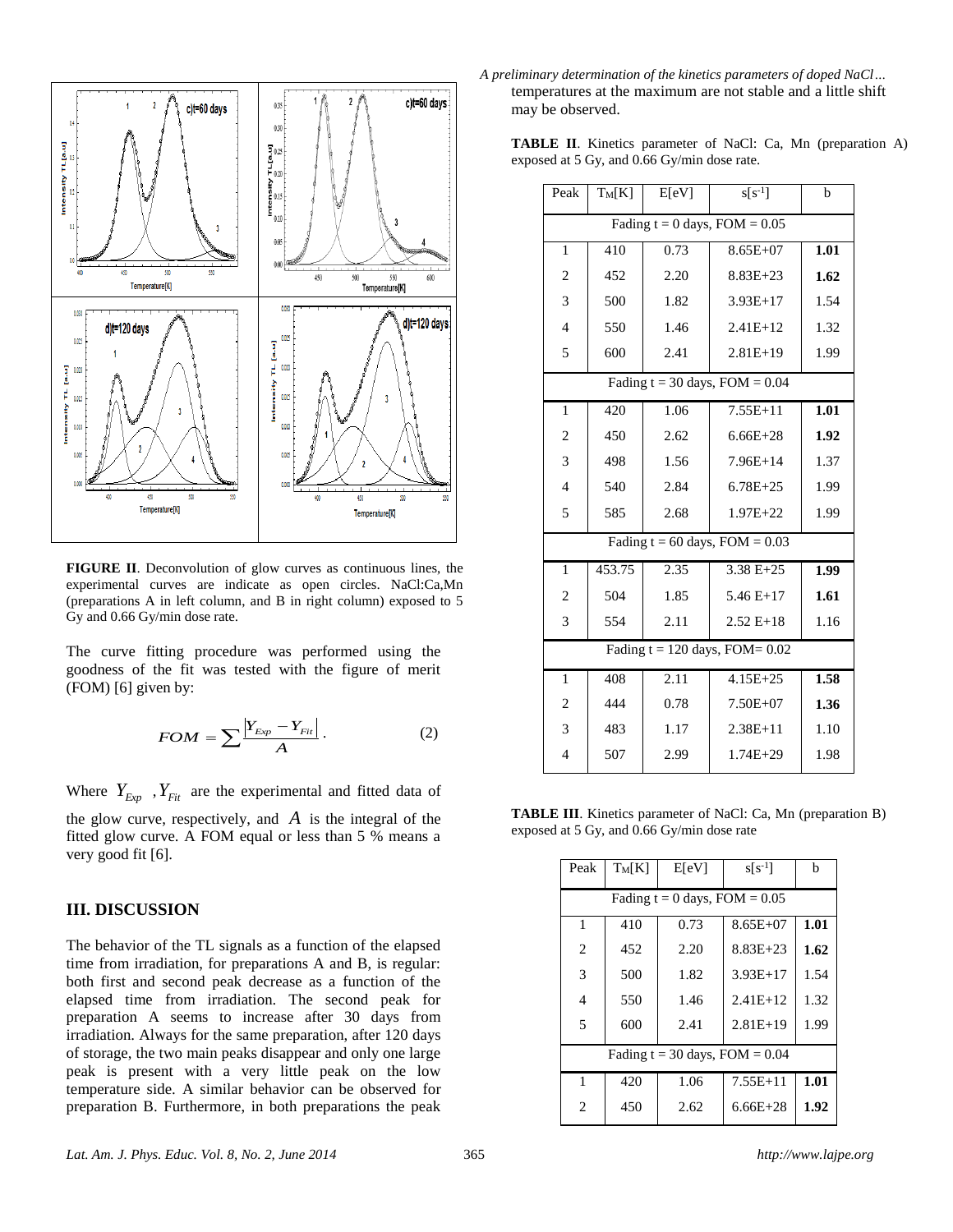*Alejandro Ortíz Morales y Claudio Furetta*

| 3                                 | 498                                | 1.56 | $7.96E+14$   | 1.37 |
|-----------------------------------|------------------------------------|------|--------------|------|
| 4                                 | 540                                | 2.84 | $6.78E + 25$ | 1.99 |
| 5                                 | 585                                | 2.68 | $1.97E + 22$ | 1.99 |
|                                   | Fading $t = 60$ days, $FOM = 0.04$ |      |              |      |
| 1                                 | 456                                | 2.50 | $1.16E + 27$ | 1.75 |
| $\overline{c}$                    | 508                                | 1.65 | $3.60E+15$   | 1.34 |
| 3                                 | 548                                | 2.15 | $1.08E + 19$ | 1.21 |
| $\overline{4}$                    | 590                                | 2.49 | $2.78E + 20$ | 1.99 |
| Fading $t = 120$ days, FOM = 0.02 |                                    |      |              |      |
| $\mathbf{1}$                      | 408                                | 1.99 | $1.21E + 24$ | 1.42 |
| 2                                 | 440                                | 0.95 | $9.38E + 09$ | 1.98 |
| 3                                 | 480                                | 1.26 | $2.40E+12$   | 1.32 |
| 4                                 | 505                                | 2.24 | $5.35E + 21$ | 1.43 |
|                                   |                                    |      |              |      |



**FIGURE III**. Activation energy for preparations A and B as a function of the elapsed time from irradiation;  $t = 0$ , 30, 60, 90, 120 days.

#### **A. Fading theoretical model**

Kitis *et al*.[7] developed some useful expressions for fading correction in practical situations, for our experimental purpose was initial and instantaneous irradiation followed by fading at room temperature, give that;

$$
\Phi(t) = \Phi_o \exp[-\lambda t]. \tag{3}
$$

Where  $\Phi$  is the total area of the peak[ $u^2$ ], and  $\lambda$  *is* the escape probability per unit of time.

Using the previous equation one obtains:

$$
\lambda_A = 24.96E - 03d^{-1},
$$
  

$$
\lambda_B = 21.99E - 03d^{-1}.
$$

Which means a lost percent per day of 2.49 and 2.19 respectively for both samples.

**TABLE IV**. Fading parameters of preparation A and B.

| Preparation                       |                 | R                |
|-----------------------------------|-----------------|------------------|
| $\Phi_0$ [u <sup>2</sup> ]        | $9.04 \pm 0.28$ | $15.76 \pm 2.02$ |
| $\lambda$ [months <sup>-1</sup> ] | $0.03 \pm 0.02$ | $-0.03 \pm 0.08$ |
|                                   |                 |                  |

The variation of the activation energy values when the elapsed time from irradiation increases may indicate a trap distribution in the doped NaCl single crystals. Activation energies and temperatures at the maximum of the peak 1 and peak 2 for samples A and B respectively during fading at RT are reported in Table II and III.

# **VI. CONCLUSIONS**

The more evident result of this study is the variation of the activation energy during the storage of the samples at room temperature. The variation is not very large but, any way, it could indicate a more complex structure of the trapping centres and a possible distribution of traps, *i.e*. a continuous or quasi-continuous trapping distribution could be supposed. Furthermore, it seems that in both preparations, in the time interval from 60 to 120 days, there is a transfer of trapped charges from the first peak, *i.e*. E increases, to the second peak, *i.e.* E decreases; in other words, an increase of the activation energy means that the trapping levels are far from the conduction band and a decrease of the E value means trapping levels more closed to the conduction band. All the previous effects need a more accurate fading experiment, using for instance different temperatures of storage. The Fading model is the simplest case, which represents the usual problem of fading correction during storage of previously irradiated, and is useful just to predict the loss of TL signal as function of elapsed time in some experimental situations.

### **ACKNOWLEDGEMENTS**

The authors wish to thank to Benjamin Leal Acevedo and Francisco Garcia for their technical assistance in irradiation samples.

# **REFERENCES**

[1] Ortiz Morales, A., Furetta, C., Kitis, G., Negrón Mendoza, A., Cruz Zaragoza, E., *Thermoluminescent properties of NaCl monocrystal double doped with CaCl<sup>2</sup> and CdCl2*. Radiation Effects & Defects in Solids **161**, 383- 393 (2006).

[2] Furetta, C., Kitis, G., Weng, P. S., Chu, T. C., *Thermoluminescence characteristics of Mg4BO7: Dy,Na.*